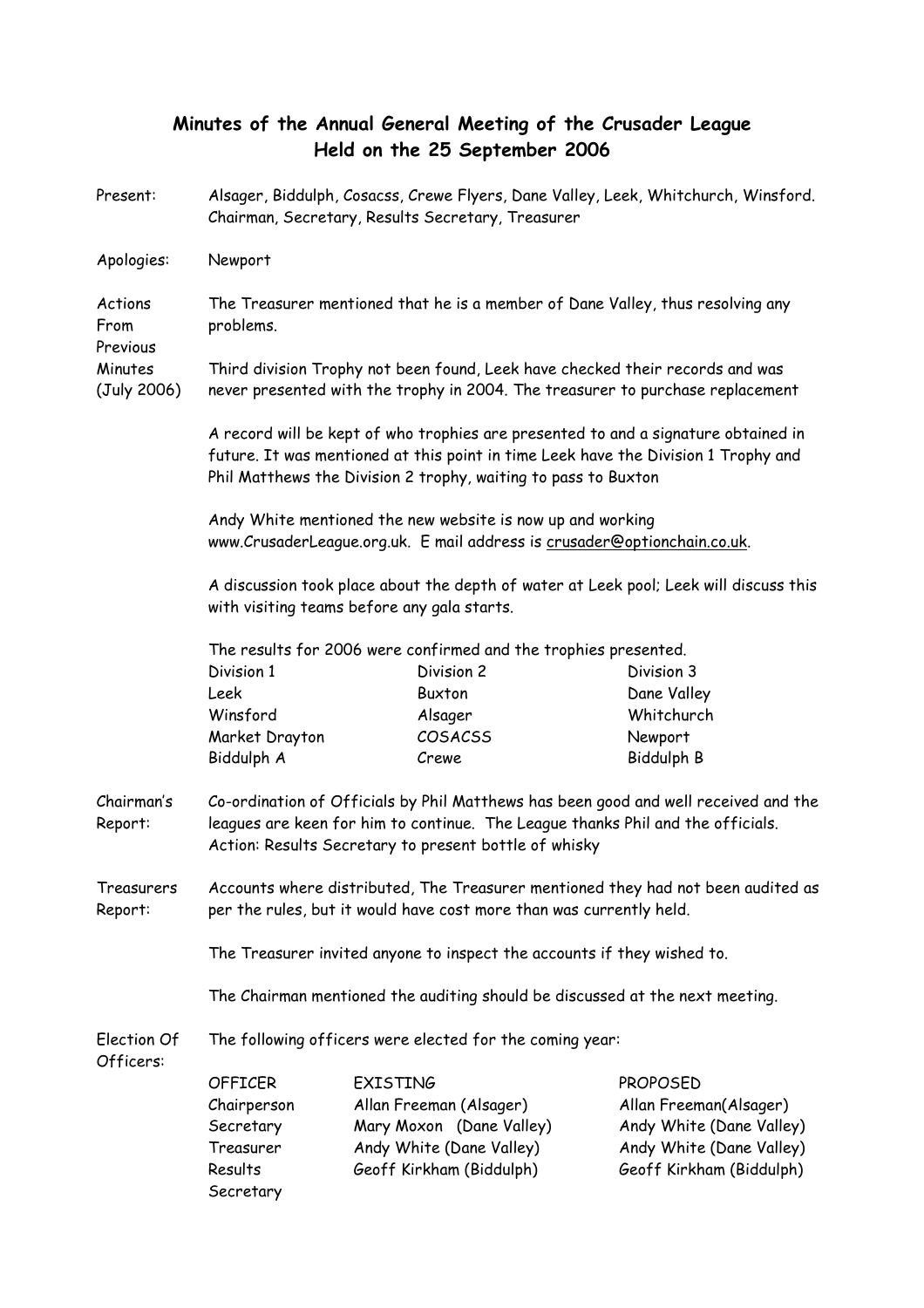As Mary Moxon is no longer involved in swimming she stood down as Secretary.

As no other person offered to take the Secretary position Andy White offered on a temporary basis until such time as a new Secretary could be found.

Andy White asked Mary Moxon if she would still remain as a signatory for the Bank account until such time as a replacement is found.

| 2007 Season Division 1 |                | Division 2  | Division 3 |
|------------------------|----------------|-------------|------------|
| 20th Jan               | Winsford       | Alsager     | Newcastle  |
| 24th Feb               | Biddulph       | COSACSS     | Newport    |
| 28th Apr               | Market Drayton | Crewe       | Oakengates |
| 16th Jun               |                |             | Whitchurch |
| 23rd Jun               | Buxton         | Dane Valley |            |

- Warm-up times will be published above as the clubs let the website know.
- These dates will be confirmed by each club to the other clubs as and when they arrange their galas.
- Davison 1 has 5 teams but will swim 4 galas
- Any extra or changes to above please email to crusader@optionchain.co.uk
- Host clubs are reminded to send out confirmatory letter approximately 3 weeks prior to gala detailing date, time of warm up and time of start. It would be helpful if the procedure for the shallow end could also be included and the depth of the water advised. Any information for the spectators e.g. any restriction on numbers allowed on poolside should also be advised.
- Host clubs are asked to make use of the electronic results recording system. When used, the results should be submitted to the results secretary on disc.
- Results to be submitted to the Results Secretary within one week of the gala. Team sheets for the galas must be written clearly with swimmers names recorded in full, no initials.
- Proposed New Rule A new rule was approved, to encourage the prompt return of the results sheets to the results secretary. New rule to be inserted between rules 20 and 21. 'The host club for each gala must return the results to the Results Secretary within 7 days of the gala. Failure to do so will incur FIFTY penalty points'.

Geoff Kirkham Proposed the new Rule, Paula Clayton seconded it, it was carried unanimously.

## Any other Business

Age There was a discussion about the  $31<sup>st</sup>$  December cut of date for ages. There was a suggestion that it should be changed to  $16^{Th}$  June.

> The chairman suggested that it should be taken back to clubs and discussed at the next meeting.

Registration Delegates where reminded that three copies of the team lists must be submitted to